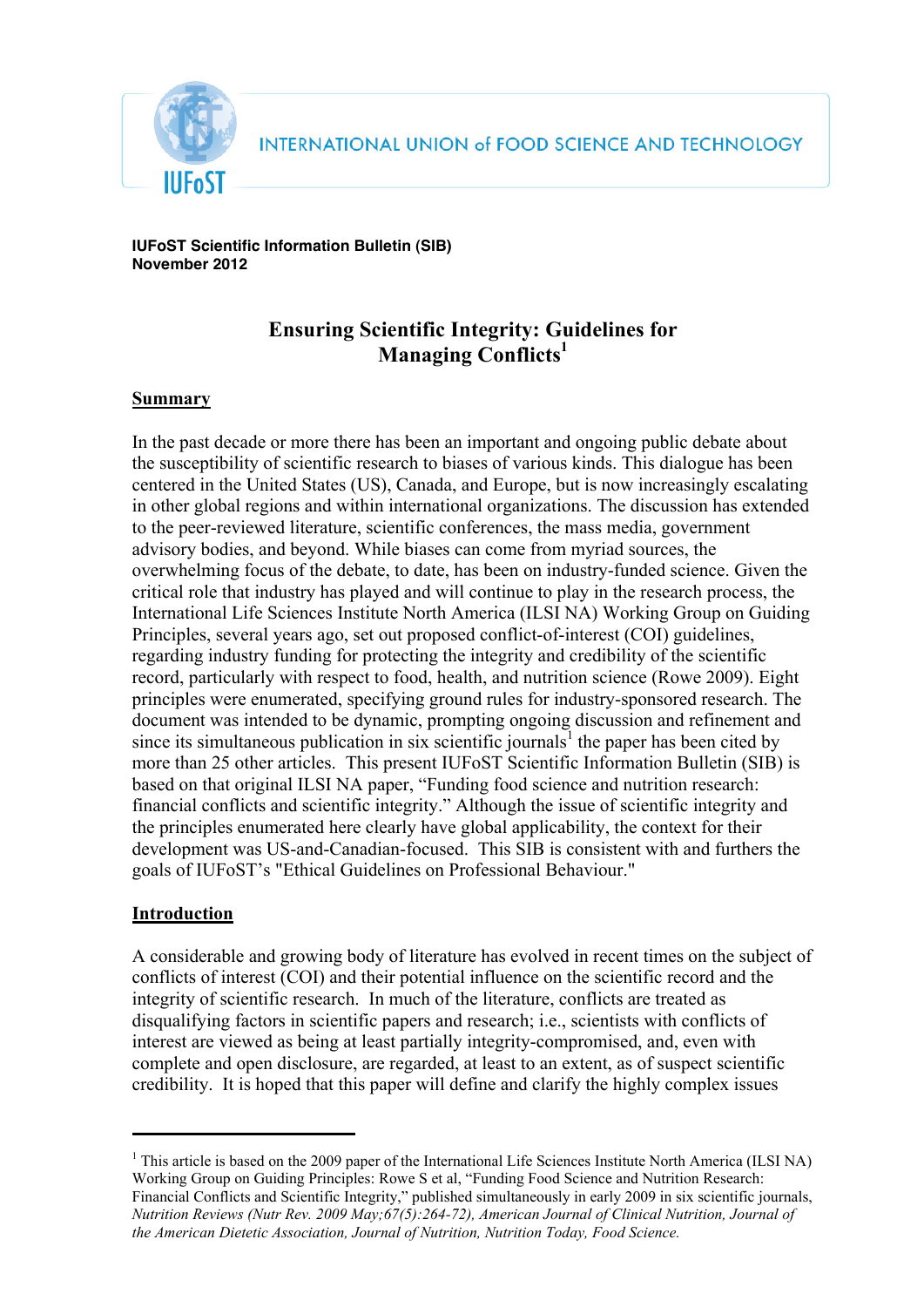involved in questions of conflict and scientific bias, particularly with regard to that portion of research funding originating with the food industry.

The focus here is confined to one very specific issue and its relationship to bias: financial conflicts of interest and, specifically, funding-based conflicts. As an aside, it must be pointed out that there is an inherent tendency for all funding, from whatever source, public or private, government or industry, to bias behavior, unconsciously or otherwise. The focus of the current article is on the management of potential bias from industry funding of science.

### **Why is There Industry Funding of Research?**

The agricultural, food, and nutrition sciences have come to be a crucial part of evolving food, health, and nutrition research, which, in turn, plays an ever-growing role in improving the human condition. Yet, although regarded as important determinants of human health, agricultural practices, food processing and safety, and nutritional status do not receive the same attention and funding from the research agencies, globally, as do human diseases. For example in the United States, government funds allotted to agricultural, food, and nutrition research amount to approximately \$2 billion annually (with most of this focusing on agricultural production) vs. the more than \$30 billion appropriated to the US health agency, National Institutes of Health. (US NIH and US AAAS 2012). Internationally, the same disparity holds true: for example, while Sub-Saharan Africa received World Health Organization (WHO) disease funding of more than \$3.6 billion in its 2012 budget (WHO 2012), only a third of that was allocated to agricultural research for the same general region (UK Government Office for Science 2011).

Industry-funded research projects, large and small, comprise a large proportion of all global food, health, and nutrition science research. The laws and regulations of many jurisdictions, including the US and the European Union, place on the manufacturer the responsibility for product safety and for the truthfulness of label claims. Most of this research falls outside of the mission of traditional government funding agencies and would simply not be undertaken if it were not for food industry support. Pursuant to an extensive web of laws and regulatory requirements concerning food and food ingredients that have evolved, especially in the western world over the past century, industry scientists and academic researchers who work with industry strive to enhance food quality, studying everything from the safety of ingredients to the evidence in support of health claims that appear on food packaging.

## **Historical Perspective**

What follows is a short historical overview of industry participation in food and health research over the past several decades, during which lines separating public and private benefit have blurred.

From its beginning, the food industry has concerned itself with researching food products and ingredients from the perspective of safe and efficient delivery of food to a rapidly expanding population. Prior to World War II the overwhelming bulk of food research globally was funded and carried out by food industry scientists – there was little public funding of food safety and nutrition research. Of course, during the War, government involvement in the food sector was enormous among all combatants, not so much for nutrition research as for supply-related research. In the post-World War II period, with the development of proprietary technologies to enhance food preservation and safety, the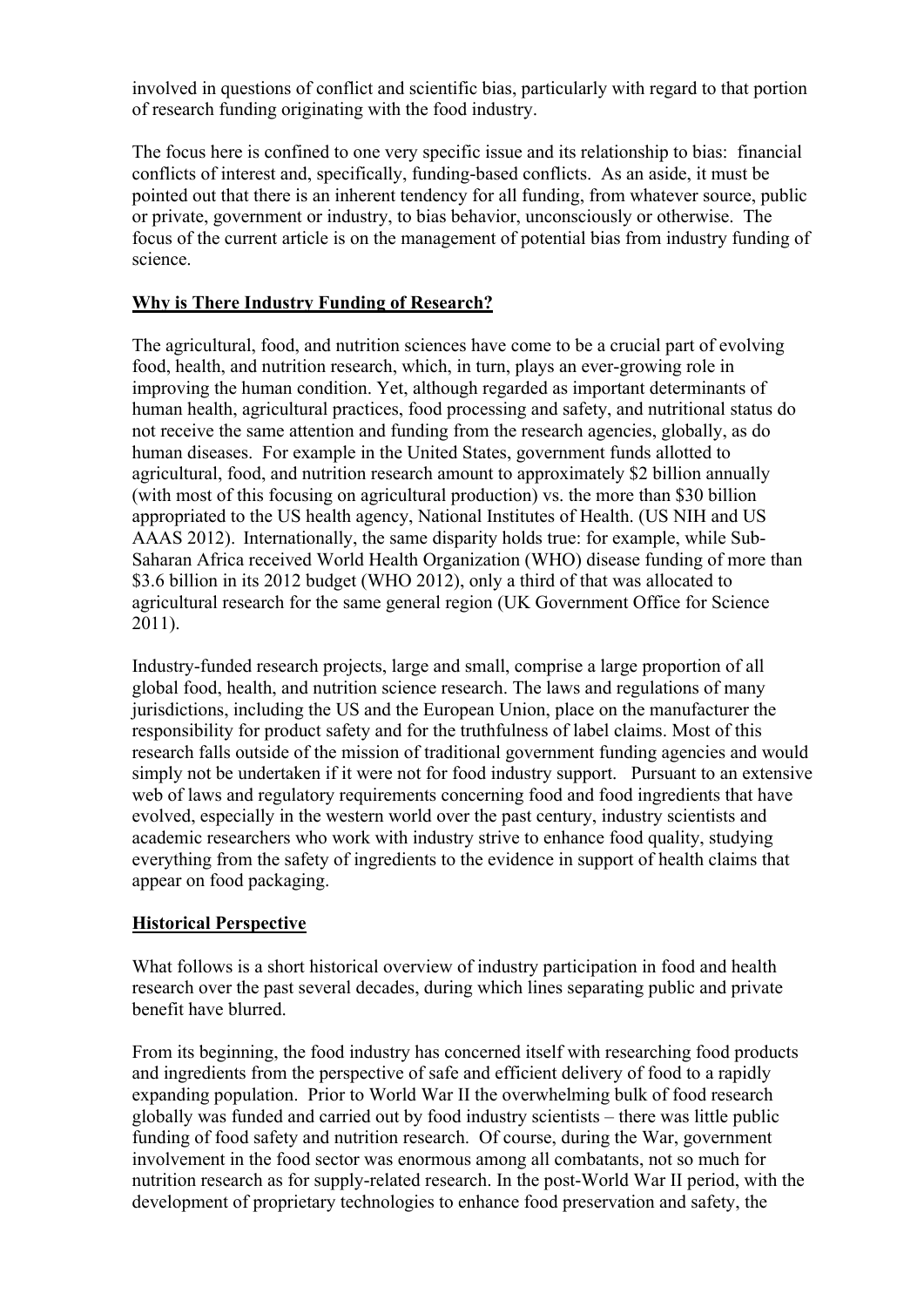world continued to see a significant increase in the administrative challenges of research funding.

Especially in recent decades, the research community and those involved in health communications and public policy advocacy became increasingly concerned about the possibility that exogenous interests might influence published results of scientific research (Silverman 2002). By late 2000, this concern had become heightened around medical/pharmaceutical practice: a number of articles appeared in the major medical journals exploring the financial relationships of the pharmaceutical industry and physicians and their possible effect on physicians' decisions around patient treatment, researchers' decisions concerning study design, and companies' interference in publication, as well as on public health policy in general (Martin and Kasper 2000). Medical and other scientific journals began establishing rules for disclosure of financial conflicts, in an attempt to manage them.

In succeeding years, concern broadened to include other industries, more recently the food industry, with authorities questioning how financial conflicts might impinge on the outcomes of health, nutrition, and food safety research. It was generally acknowledged that the issue was complex and not susceptible to narrow or inflexible remedies, but that has not deterred some groups from concluding that industry-funded science is inherently biased (Yale 2007), demanding that all industry-funded research, whether conducted at contract research facilities or at universities, be denied consideration in the formulation of public policy, and also demanding that scientists who have conducted industry-funded research be barred from serving on public policy advisory committees (Center for Medical Consumers et al 2012).

In 2012, an independent audit of the European Food Safety Agency's (EFSA) conflict of interest practices reached the opposite conclusion, and recommended "against strengthening EFSA's conflict of interest policy, because doing so would introduce additional burdens on scientists participating in EFSA's expert panels and might make them hesitant to join (Vrieze 2012)." Similarly, it is this article's contention that industry funding, while a major component of the scientific landscape, is only one piece of an extremely complex research environment. The twin issues of financial conflict and bias demand a reasoned approach and skillful management.

## **What Are Biases and Conflicts?**

Conflicts of interest are not, in themselves, determinants of bias. Even a massive multiplicity of conflicts, in and of itself, carries with it no certainty of bias. The definitions themselves make the distinction clear:

*Conflict of interest:* "… a situation in which a person has a private or personal interest sufficient to appear to influence the objective exercise of his or her official duties as, say, a public official, an employee, or a professional" (e.g., a scientific researcher) (Business Ethics 2012).

*Bias:* From a dictionary reference, bias is an "a preference or an inclination, especially one that inhibits impartial judgment… (TheFreeDictionary 2012)." A cognitive bias is "the human tendency to make systematic errors in judgment, knowledge, and reasoning" (especially as a result of filtering information through one's own likes and dislikes) (TheFreeDictionary 2012).

Or, more rigorously, *bias* is the "deviation of results or inferences from the truth, or processes leading to such systematic deviation. Any trend in the collection, analysis,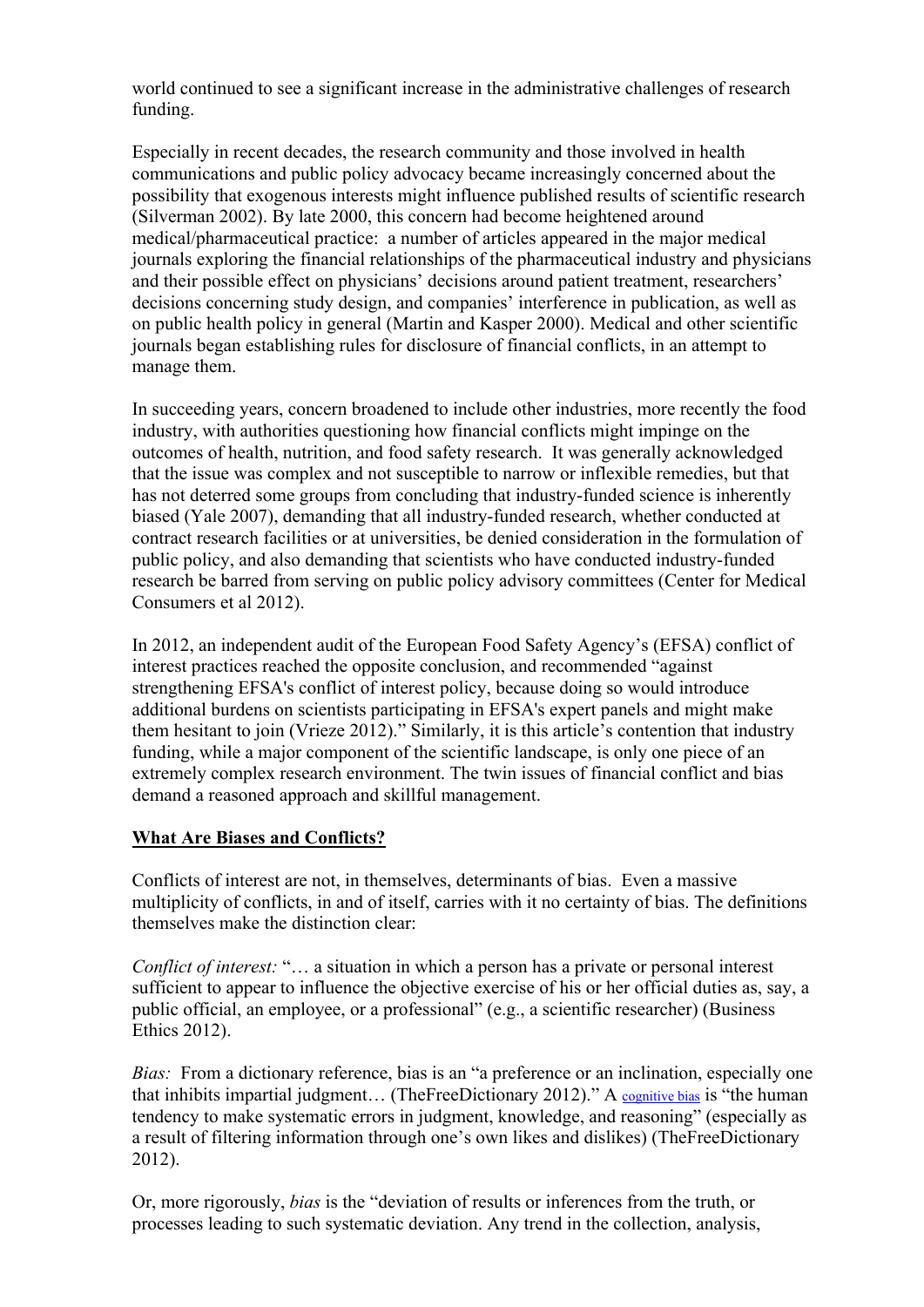interpretation, publication, or review of data that can lead to conclusions that are systematically different from the truth (Green Facts 2012)."

For researchers, a *conflict* might describe a situation in which a funder has offered financial incentives for research and hopes for a particular research result; it might also describe a situation in which the researcher, for philosophical, religious, or professional reasons, wishes to achieve a certain result. Neither situation necessarily results in a *biased* result – which would rather depend on a measurable deviation of research results from "the truth" – or from what is, at the time, generally perceived as the true state of affairs. Of course, it amounts to an axiom that in science, and especially in food science, absolute "truth" is unattainable – as scientific inquiry continues, the hope is that truth is approached ever more closely. All that can be known is the best *approximation* to "truth" attainable with objective, unbiased evaluation of current relevant scientific knowledge.

Regrettably, much of the literature confounds *bias* and *conflict*. Even if all conflicts were banished forever, there would still be a myriad of sources for bias. There are, for example, the well-known forms of scientific and publication bias: sample-selection bias, sample-size bias, data-collection bias, data-quality bias, statistical-analysis bias, confounding-variable bias, and publication bias, to cite just a few of the more commonly encountered pitfalls leading to skewed research conclusions (Bulgar et al 2002).

These particular forms of scientific sources of bias may actually be easier to identify than other cognitive and emotional causes having nothing to do with the formal research process. Consider the following possible sources of bias:

- one's previous body of work
- one's desire for fame and respect among peers (or alternatively desire to achieve iconoclastic stature)
- religious bias
- ethical or values-based bias
- philosophical bias<br>• nolitical bias
- political bias
- one's nationality or ethnicity
- pressure to publish<br>• pressure to win priz
- pressure to win prizes
- fear of losing one's job or position
- highly personal matters, e.g., one's physical or mental health issues, one's family's health, etc.
- the pernicious effect of pack behavior or "group think" facilitated by social or professional networks, either in the physical world or in cyberspace
- blogs, web sites, chat rooms, list serves, and other communication tools of the Web
- financial or funding bias resulting from all kinds of financial incentives: gratuities, bribes, grants, free trips, gifts, cash prizes – the desire to please one's source of funding, either unconsciously or by deliberate arrangement

The multiplicity and variety of sources for bias in research and in public health communications generally are extensive, complex, and yet of major importance to scientific research, the integrity of individual study, and the body of scientific literature as a whole.

## **Current Management of Scientific Bias**

For food, health, and nutrition research and science communications there are a number of checks and balances to guard against biased scientific conclusions and public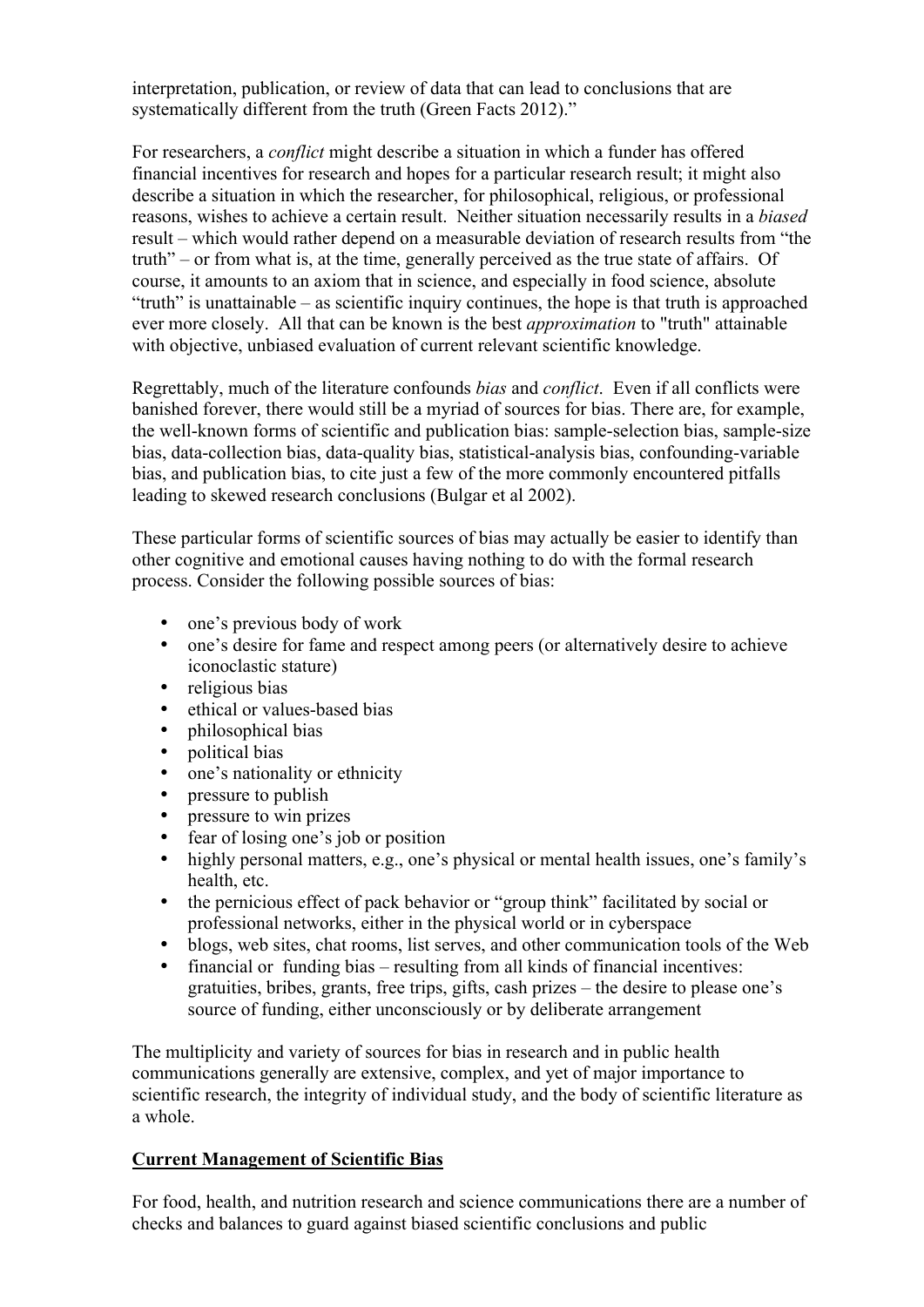misunderstanding. First, there is a well-developed, time-tested system of peer review, built not only into journal publication but also into academic systems of promotion and tenure decisions. Universities have in place governance and review processes to exercise oversight, particularly on industry-funded research projects.

There is also peer *pressure* as a check on bias, the peer pressure of meetings, conferences, e-mail listservs and discussion boards run by scientific colleagues, as well as the peer pressure emanating through scientific societies and other organizations. For more than a century, peer review has served to provide a rigorous framework by which research papers and articles can be evaluated prior to their general dissemination – although not foolproof, scientists regard the process as a reliable safeguard against errors and biases, as well as scientific misconduct.

# **Proposed Guidelines to Ensure Scientific Integrity**

In July 2010 the 230 participants of the 2nd World Conference on Research Integrity approved the Singapore Statement of globally-applicable principles and responsibilities related to research integrity and scientific conduct – the principles listed include honesty, accountability, professional courtesy and fairness, and good stewardship of research. Issuance of the consensus Statement, which was a major outcome of the conference, took place against a background of several high-profile cases of research misconduct – it is posted on the website of The International Council for Science (2nd World Conference on Research Integrity 2010).

Additionally, based on work commissioned by the International Life Sciences Institute North America (ILSI NA) Working Group on Guiding Principles, a series of proposals were developed to manage potential biases resulting from conflicts of interest between research investigators and companies wishing to fund their work. In the 2009 ILSI NA paper (Rowe et al 2009), disclosure was seen as an essential but no longer sufficient measure to safeguard research from undue influence exerted by funding organizations; the paper argued that managing conflicts, case by case, is the requisite step. Industry participation in the effort to disclose and manage financial conflicts of interest was seen as crucial.

The paper offered as one rationale for conflict management the following scenario: future university science students will find their way either into private sector research occupations or public sector careers; all need a set of principles to guide their interaction with funding organizations, whether public or private, and those organizations will need principles to guide them in their interactions with academic scientists. The ILSI NA Working Group proposed the guidelines to serve as a checklist in achieving unbiased research results from industry-funded activities – just as they might be useful guidance in public- or foundation-funded projects. The paper and the proposed guidelines were published simultaneously in six peer-reviewed scientific journals (Rowe et al 2009):

## **Industry and industry-funded researchers shall:**

- **1. Conduct or sponsor research that is factual, transparent, and designed objectively; according to the scientific process, the research design will generate an appropriately phrased hypothesis and the research will answer the appropriate questions, rather than favor a particular outcome;**
- **2. Require control of both study design and research itself to remain with scientific investigators;**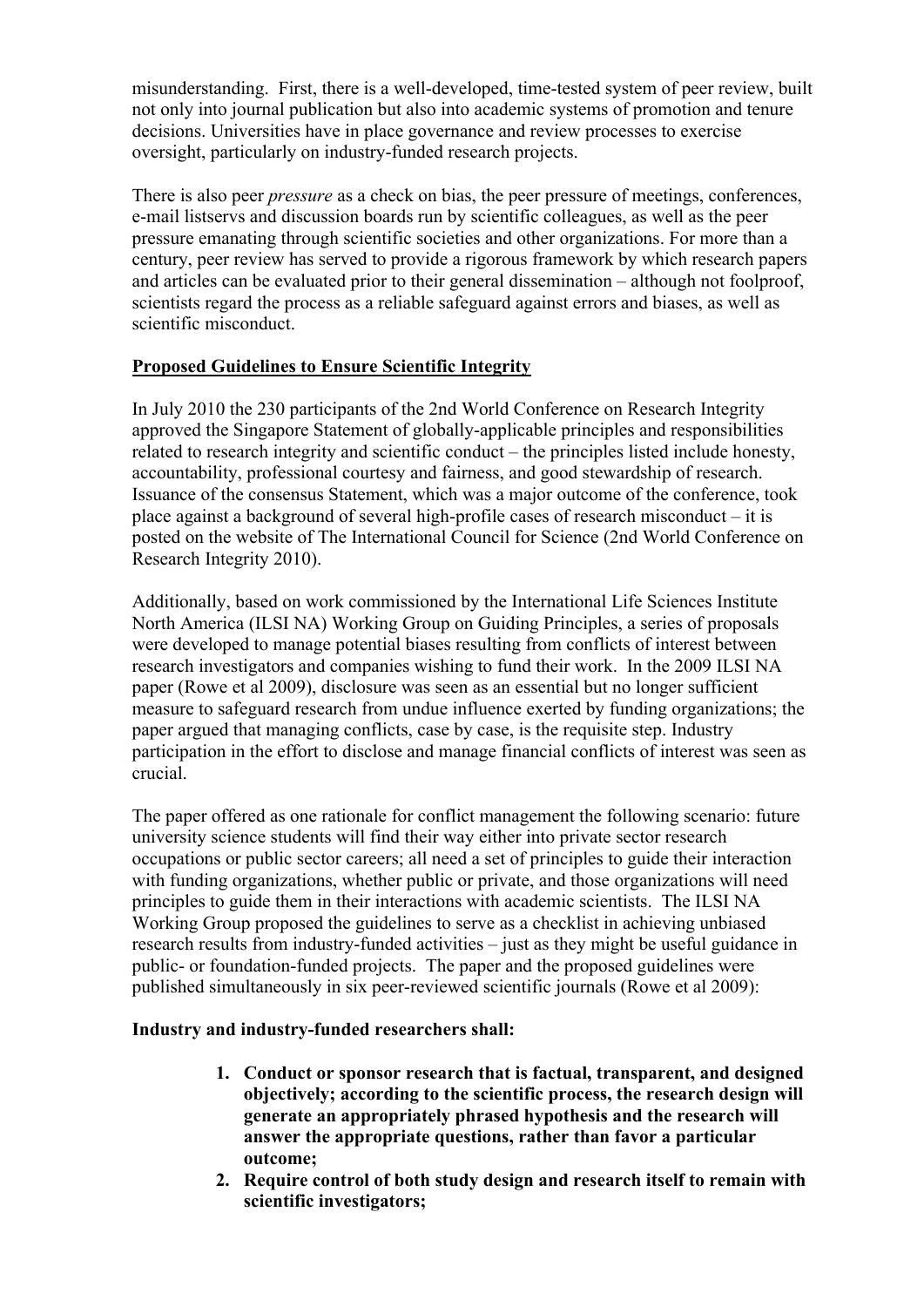- **3. Not offer or accept remuneration geared to the outcome of a research project;**
- **4.** *Prior to the commencement of studies, ensure that there is a written agreement that the investigative team has the freedom and obligation to attempt to publish the findings within some specified time-frame;*
- **5. Require, in publications and conference presentations, full signed disclosure of all financial interests;**
- **6. Not participate in undisclosed paid authorship arrangements in industry-sponsored publications or presentations;**
- **7. Guarantee accessibility to all data and control of statistical analysis by investigators and appropriate auditors/reviewers;**
- 8. **Require that academic researchers, when they work in contract research organizations (CRO), make clear statements of their affiliation; require that such researchers publish only under the auspices of the CRO.**

### **Importance of the Guidelines**

Obviously, guidelines are not law, not mandates or regulation, but simply voluntary guidelines. But if the research community embraces them, or even embraces their spirit, there will surely be a profoundly beneficial effect on the quality and integrity of research – encouraging responsible oversight and stewardship of scientific research by all funding organizations. It must be stressed that each organization wishing to adopt the guidelines needs to develop its own quality control mechanism to ensure significant compliance.

A strong peer-review system coupled with open declaration of research sponsorship in all scientific communications is a mandatory pre-requisite for these guidelines to be effective. The second prerequisite is that university policies be promulgated to address the issues raised in guidelines 2, 3, 4, and 7 regarding control of the design and conduct of the research and its publication. It is the responsibility of both funding entity and the researcher(s) being funded to adhere to the guidelines; existing oversight structures are also encouraged to endorse and adhere to them. Furthermore, it should be understood that failure to embrace the guidelines would raise serious questions about any research project so conducted.

It has been suggested that industry-funded research in the past may have revealed a bias toward results favored by the food industry. The authors of one publicized study (Lesser et al 2007) reaching that conclusion proposed several explanations: (1) that food industry companies may wish to demonstrate the superiority of their products to those of competitors; (2) that investigators are influenced by their funding in formulating their research design and/or hypotheses; (3) that industry sponsors of research may suppress unfavorable results; (4) that authors of scientific reviews may deliberately bias their searches and interpretations to the benefit of their industry funders; (5) that scientific reviews may disproportionately represent studies "arising from industry-supported scientific symposia." Such critique overlooks the fact that most university research is basic in nature and that companies frequently enter into research agreements with university faculty at a point when preliminary experiments (whether conducted in the faculty member's or the company's laboratory) have established the proof of concept and therefore the likelihood that the research will have positive results is enhanced.

Notwithstanding the obvious observation that scientific reviews conducted by *non*-industry supported authors, are also subject to many potential biases, the eight principles articulated in the 2009 paper and in this SIB address virtually all possible sources of skewed research. Indeed, if these principles are vigorously adopted as the guidelines they are intended to be,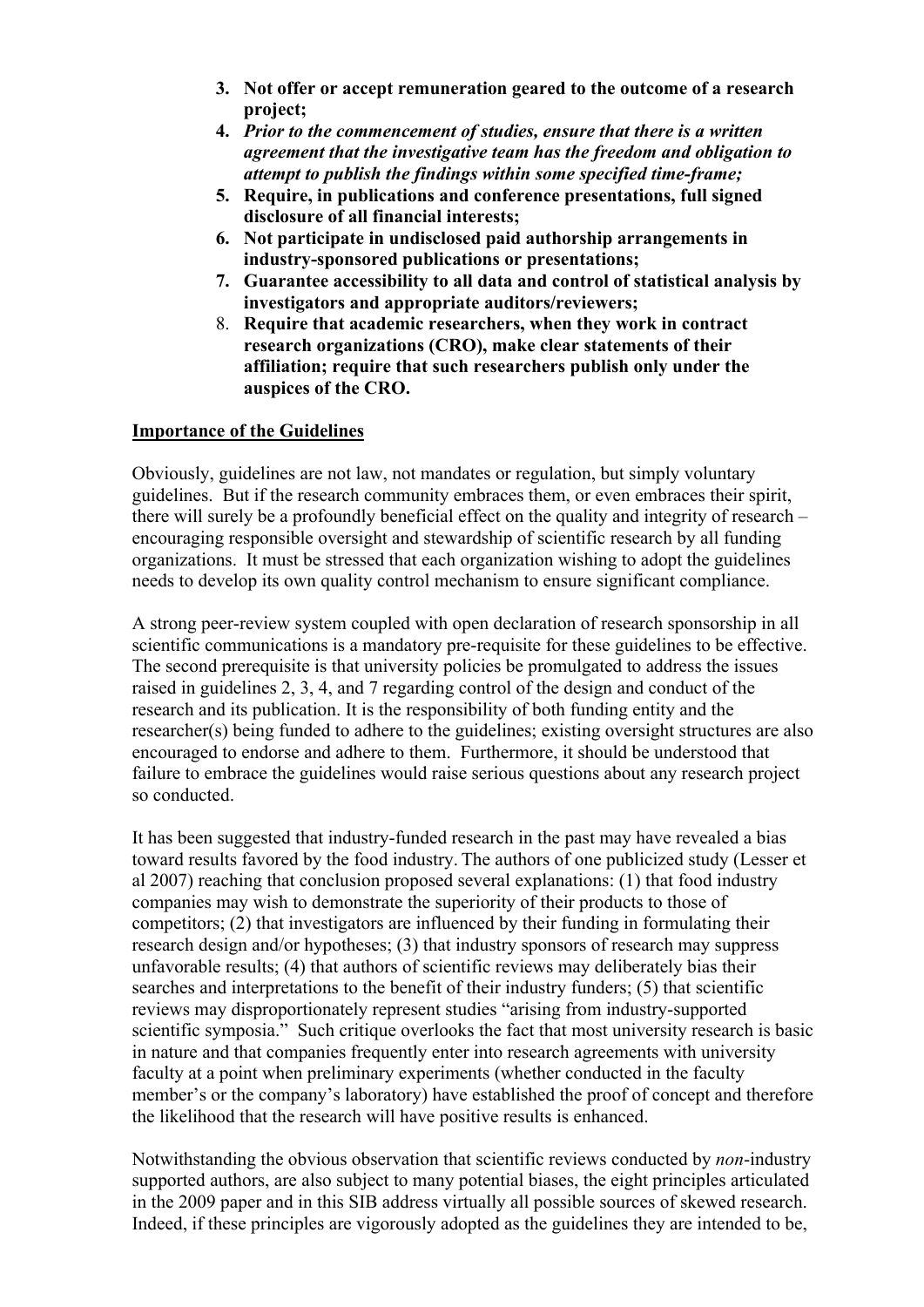there would be virtually no reason to quarrel with a research conclusion except by disputing the science itself.

In fact, the eight articulated principles are intended to provide a clear statement of responsibility on all sides – those funding activities as well as those being funded – when academic institutions or academicians are recipients of industry funding for research, publication, or presentation. The principles are intended to offer guidance for the food industry and academic researchers who work with industry, when industry-funded research projects are involved. They may be thought of as a checklist to help ensure insulation of any research project from the provision of the resources enabling the project.

### **What's Been Left Out/Direction of Further Investigation**

It is important to state explicitly what this SIB has excluded from consideration and to indicate areas for future exploration in terms of bias/COI. Substantial discussion of all of the following potential institutional sources of bias has been specifically excluded:

Foundation-funded research Public-sector-funded research Pro-bono work by academicians on: Advisory panels to industry; Grant panels; Government advisory panels; Non-governmental organization (NGO) panels; Voluntarism on behalf of professional societies.

This is a short list of organizational work and funding situations that routinely pose profound challenges to the independence and integrity of scientific research – the list could certainly be lengthened. All these potential sources of bias are outside and beyond the scope of this SIB.

## **Conclusion**

The guidelines offered here may best be seen as a starting point for the development of a comprehensive set of principles useful for managing conflict-of-interest issues in research funding, globally. They may also be a useful starting point for organizations wishing to tailor more specific principles to address challenges specific to their industry, region, or research sector. The preceding discussion might also prove useful in stimulating additional COI research.

For example, future investigations of bias/conflict of interest issues might explore the ramifications for inappropriate influence of *organizational* bias on food, health, and nutrition research or on public policy. Furthermore, the role played by non-scientific and other institutions in communications involved in creating science-based public policy would be a fertile area of bias investigation.

A discussion of the differing public and policy-maker attitudes toward the global food industry versus the pharmaceutical and other industries, in funding scientific research, also falls outside of and beyond the scope of this article. The different ethical standards to which the food industry and other industries have been held in considering their support of research, particularly pharmaceutical-industry-funded science, would surely be a rich subject for further investigation.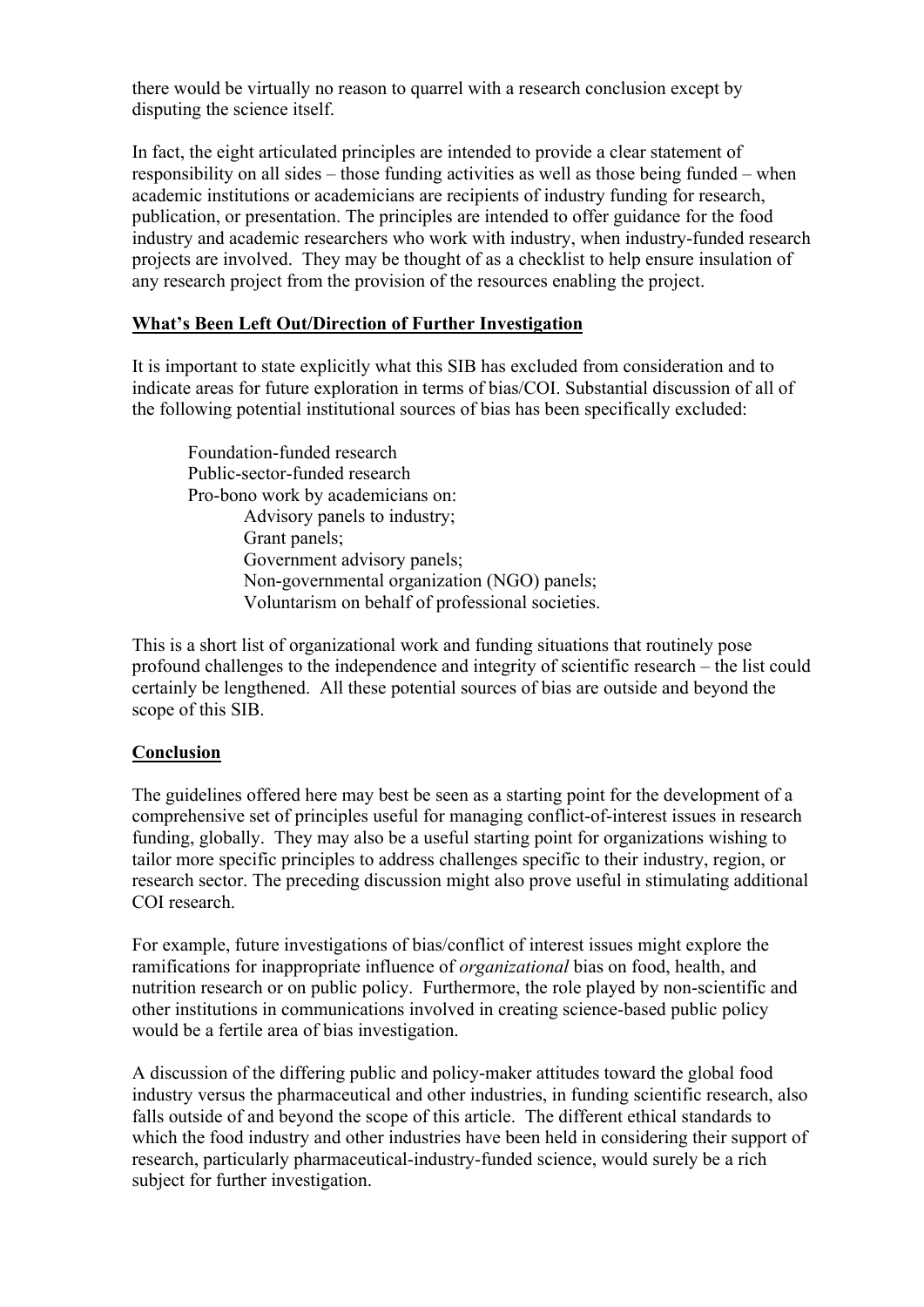Bulgar, RE, Heitman, E, Reiser, SJ, "Ethical Dimensions of the Biological and Health Sciences,'

Cambridge University Press 2002. (E.g., the sample may not be representative of the population, may be too small; data collection may be by inappropriate self reporting or inaccurately recorded; sample groups may be inappropriately grouped for analysis; confounding variables misjudged or unidentified; journals may refuse to publish null results or research on issues judged unpopular – all of these applications of scientific process may result in biased conclusions, without the researcher's even being aware.)

BusinessEthics.ca, "Definition 'conflict of interest,'" accessed at http://www.businessethics.ca/definitions/conflict-of-interest.html, September 25, 2012.

Center for Medical Consumers et al, Letter to US Food and Drug Administration from a consortium of consumer groups, December 3, 2007; accessed at http://www<u>.cspinet.org/new/pdf/20071203\_final\_letter\_to\_fda\_re\_proposed\_coi\_guidance</u> \_in\_wake\_of\_erg\_report.doc on September 25, 2012.

Greenfacts – Facts on Health and the Environment; accessed at http://www.greenfacts.org/glossary/abc/bias.htm, on September 25, 2012.

Lesser et al, "Relationship between Funding Source and Conclusion among Nutrition-Related Scientific Articles," PLoS Medicine, January 2007, accessed at http://medicine.plosjournals.org/perlserv/?request=getdocument&doi=10.1371/journal.pmed.0040005, on September 25, 2012.

Martin JB, Kasper DL, "In Whose Best Interest? Breaching the Academic–Industrial Wall," *New*

*England Journal of Medicine*, Volume 343:1646-1649, No 22, Nov 30, 2000; DeAngelis CD, Editorial: "**Conflict of Interest and the Public Trust,"** *Journal of the American Medical Association***,** Vol. 284 No. 17, 2151-2276, November 1, 2000.

Rowe S et al, "Funding Food Science and Nutrition Research: Financial Conflicts and Scientific

Integrity," *Nutrition Reviews (Nutr Rev. 2009 May;67(5):264-72), American Journal of Clinical Nutrition, Journal of the American Dietetic Association, Journal of Nutrition, Nutrition Today, Food Science.*

2nd World Conference on Research Integrity 2010, "Singapore Statement," accessed at http://www.icsu.org/publications/cfrs-statements/singapore-research-integrity, on October 17, 2012.

Silverman, "The Schizophrenic Career of a "Monster Drug," *Pediatrics* 2002; 110:2 404- 406,

accessed at

http://pediatrics.aappublications.org/cgi/content/full/110/2/404, on September 25, 2012. (Describes a case in point, the FDA's refusal in the early 1960s to approve the drug thalidomide, marketed in Europe as a tranquilizer, for use in pregnant women, despite the German's manufacturer's 'scientific' assurances of its safety.

TheFreeDictionary, accessed at http://www.thefreedictionary.com/bias, on September 25, 2012.